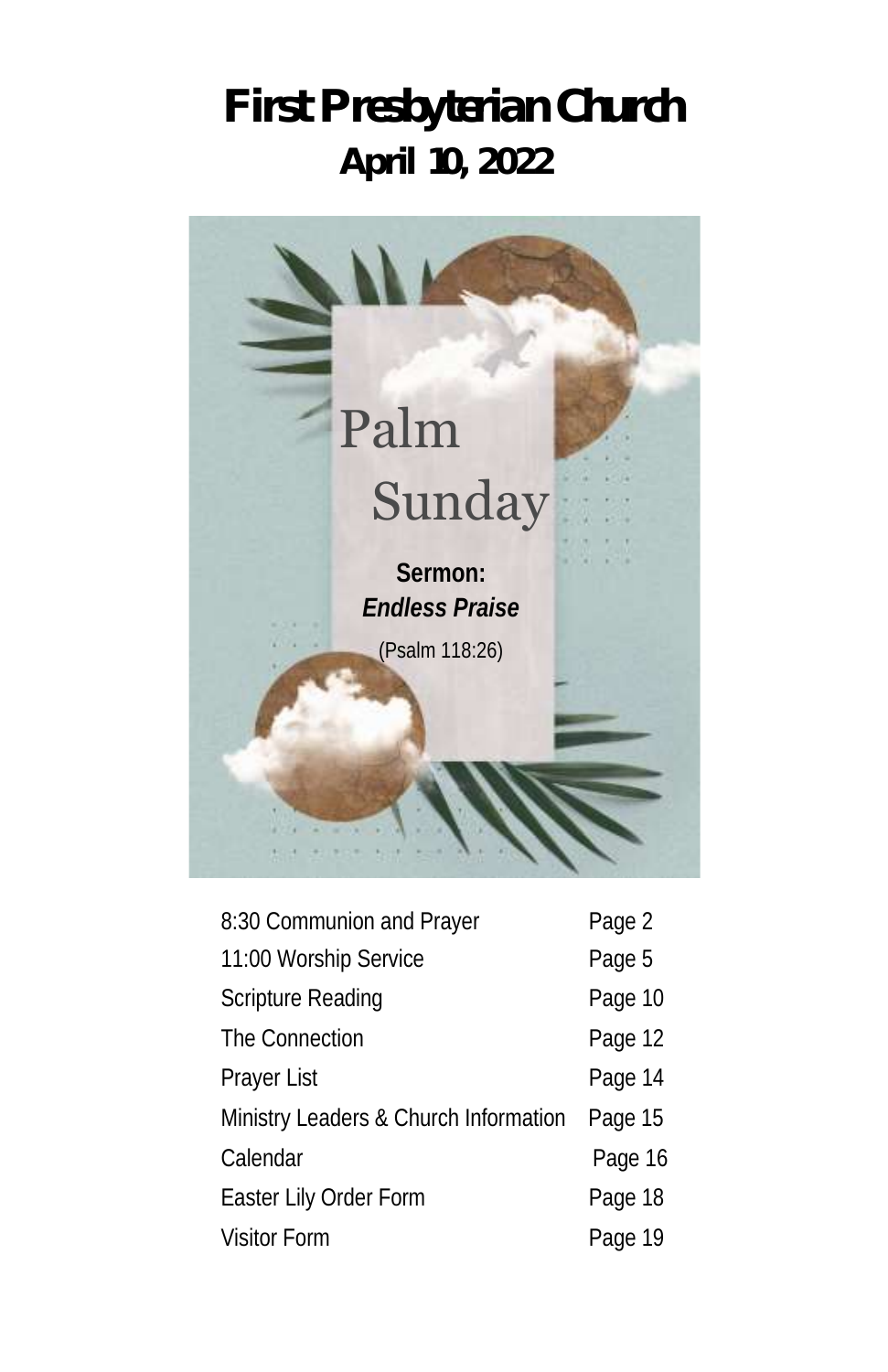# 8:30 A.M. COMMUNION AND PRAYER

#### *Preparation*

#### **Prelude**

#### *Adoration*

**Call to Worship** 

**\*Hymn What a Friend We Have In Jesus**

- 1. What a friend we have in Jesus, all our sins and griefs to bear! What a privilege to carry everything to God in prayer! O what peace we often forfeit, O what needless pain we bear, All because we do not carry everything to God in prayer!
- 2. Have we trials and temptations? Is there trouble anywhere? We should never be discouraged: Take it to the Lord in prayer! Can we find a friend so faithful, Who will all our sorrows share? Jesus knows our every weakness; take it to the Lord in prayer!
- 3. Are we weak and heavy laden, cumbered with a load of care? Precious Savior, still our refuge - take it to the Lord in prayer! Do thy friends despise, forsake thee? Take it to the Lord in prayer! In His arms He'll take and shield thee, Thou wilt find a solace there.

#### *Confession*

**\*Call to Confession** 

**\*Silent Prayer of Confession**

**\*Assurance of Pardon** 

Friends, believe the Good News. **In Jesus Christ we are forgiven.**

**\*Gloria Patri**

**Welcome and Announcements**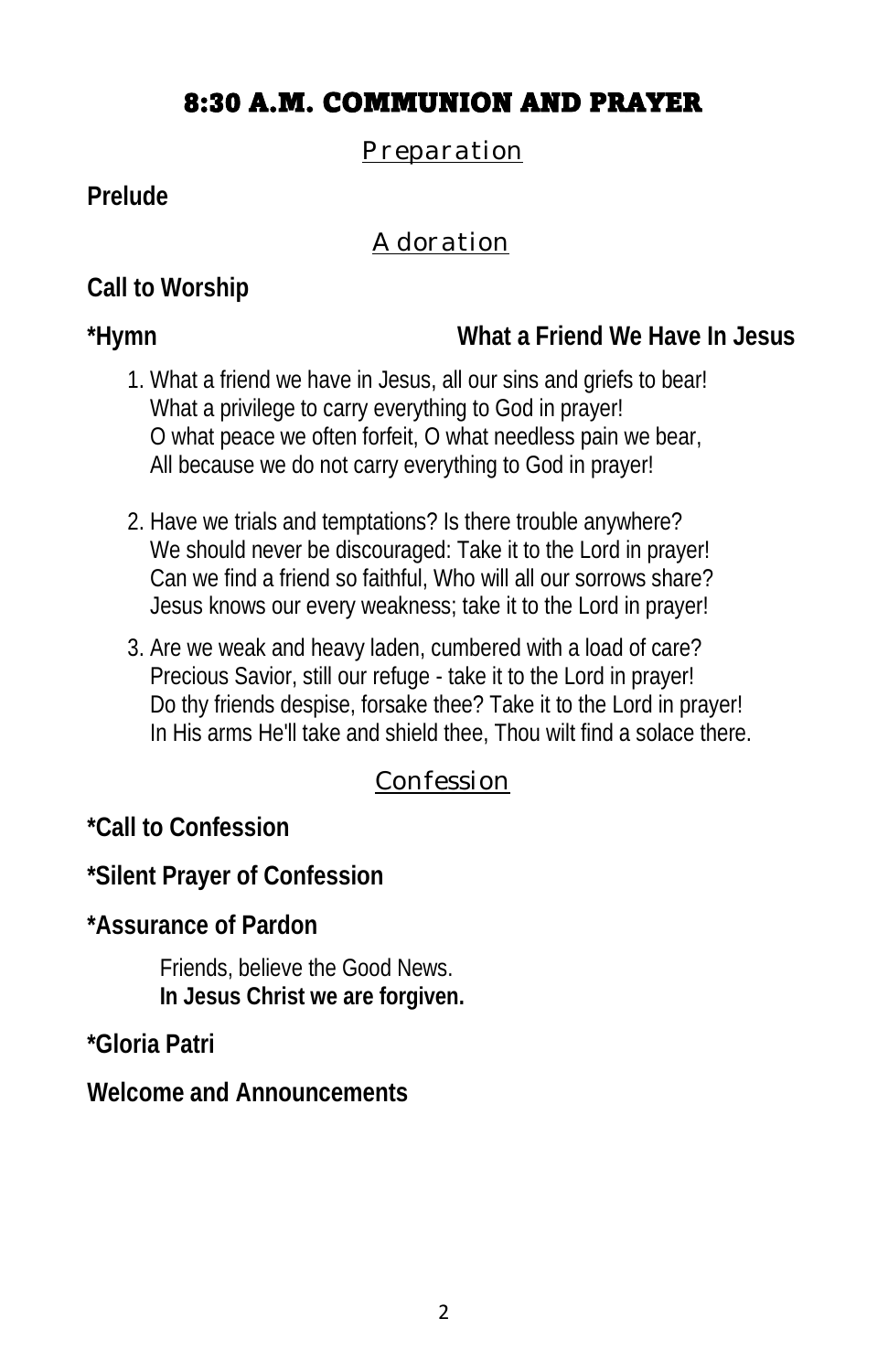#### *Proclamation*

**Scripture Reading Psalm 118:1, 5-7, 19-29** 

**Remarks** Rev. Dr. David H. Green

**Endless Praise**

*"Blessed is he who comes in the name of the LORD!* 

*We bless you from the house of the LORD.* (Psalm 118:26)

# *Dedication*

**The Sacrament of Communion** 

**Invitation to the Table Prayers of the People Words of Institution Distribution of the Elements Prayer of Thanksgiving** 

\*Hymn **Amazing Grace (My Chains Are Gone)** 

- 1. Amazing grace how sweet the sound that saved a wretch like me I once was lost but now I'm found was blind but now I see
- 2. 'Twas grace that taught my heart to fear and grace my fears relieved How precious did that grace appear the hour I first believed

 Chorus My chains are gone I've been set free My God my Savior has ransomed me And like a flood His mercy rains Unending love amazing grace

- 3. The Lord has promised good to me His word my hope secures He will my shield and portion be as long as life endures
- 4. The earth shall soon dissolve like snow, the sun forbear to shine But God who called me here below will be forever mine Will be forever mine You are forever mine

**\*Charge and Benediction** 

**\*Postlude** 

\*Please stand if able.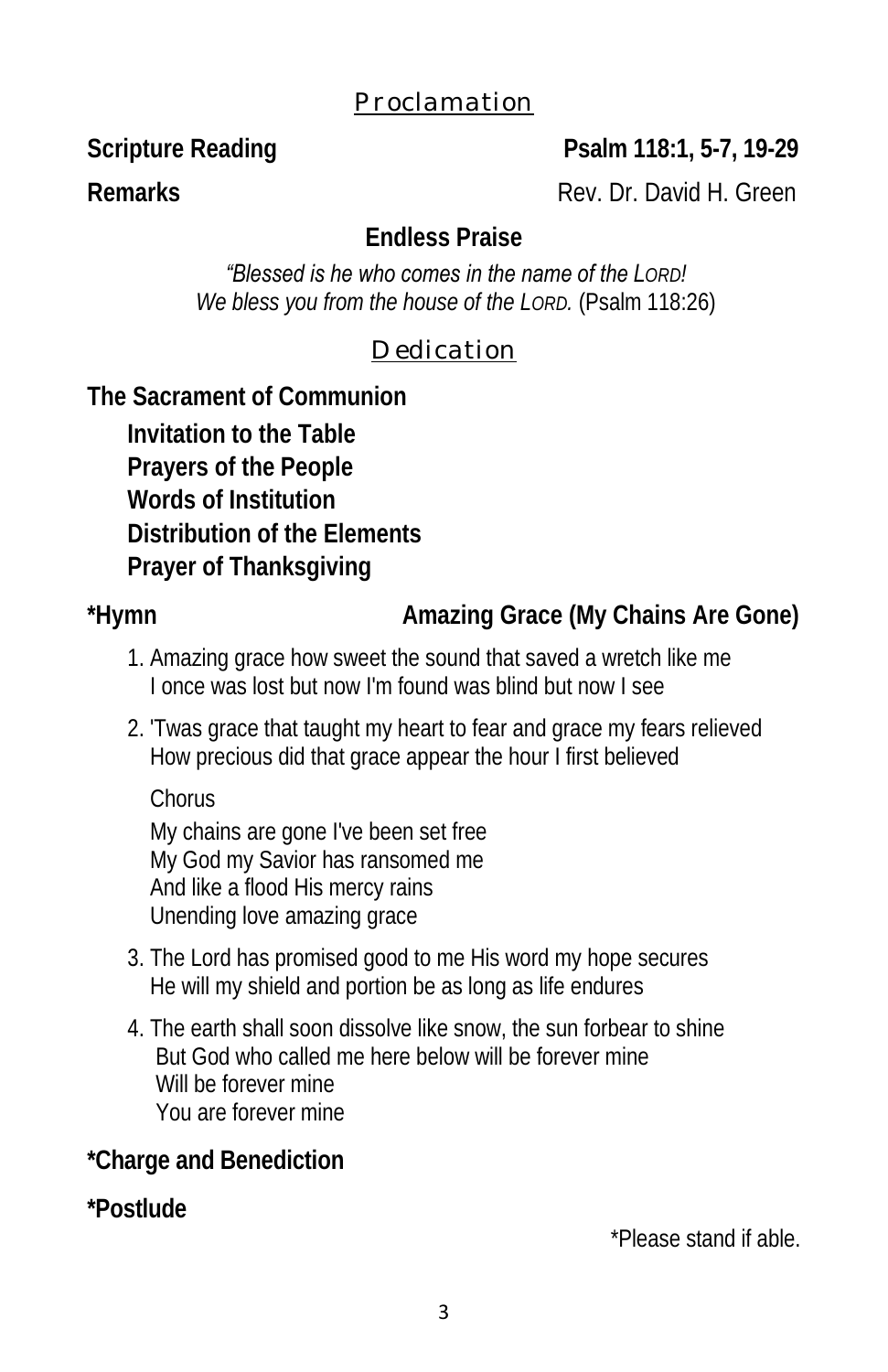#### *Copyright Information*

The Scripture quotations are from the Contemporary English Version Copyright © 1991, 1992, 1995 by American Bible Society. Used by permission.

†

"What a Friend We Have in Jesus" CCLI Song # 27714. Charles Crozat Converse | Joseph Medlicott Scriven © Words: Public Domain. Music: Public Domain. For use solely with the SongSelect® Terms of Use. All rights reserved. CCLI License # 271426

"Turn Your Eyes Upon Jesus" CCLI Song # 7117260 Dwan Hill | Helen H. Lemmel | Lauren Daigle | Paul Mabury © Words: Public Domain . Music: 2018 CentricSongs (Admin. by Capitol CMG Publishing) See You At The Pub (Admin. by Capitol CMG Publishing). ICM Crescendo Royalty Publishing (Admin. by Essential Music Publishing LLC). So Essential Tunes (Admin. by Essential Music Publishing LLC) Big Buddy Music (Admin. by Fun Attic Music, LLC) . For use solely with the SongSelect® Terms of Use. All rights reserved. CCLI License # 2714264

"The Heart of Worship", written by Matthew James Redman © 1999, Thank You Music Ltd. Used by permission, CCLI #2714264

"Amazing Grace (My Chains are Gone)" CCLI Song # 4768151 Chris Tomlin | John Newton | Louie Giglio © 2006 sixsteps Music (Admin. by Capitol CMG Publishing). Vamos Publishing (Admin. by Capitol CMG Publishing) worshiptogether.com songs (Admin. by Capitol CMG Publishing). For use solely with the SongSelect® Terms of Use. All rights reserved. CCLI License # 2714264

# *Visitors, Welcome to FPC*

**First Presbyterian Church of Conroe welcomes you. If you are interested in learning more about our church, or wish to become active in our ministry teams and activities, please visit our website at fpcconroe.org and fill out the Visitor form online, or on page 19 of this bulletin. We appreciate you joining us for services today, whether online or in person.**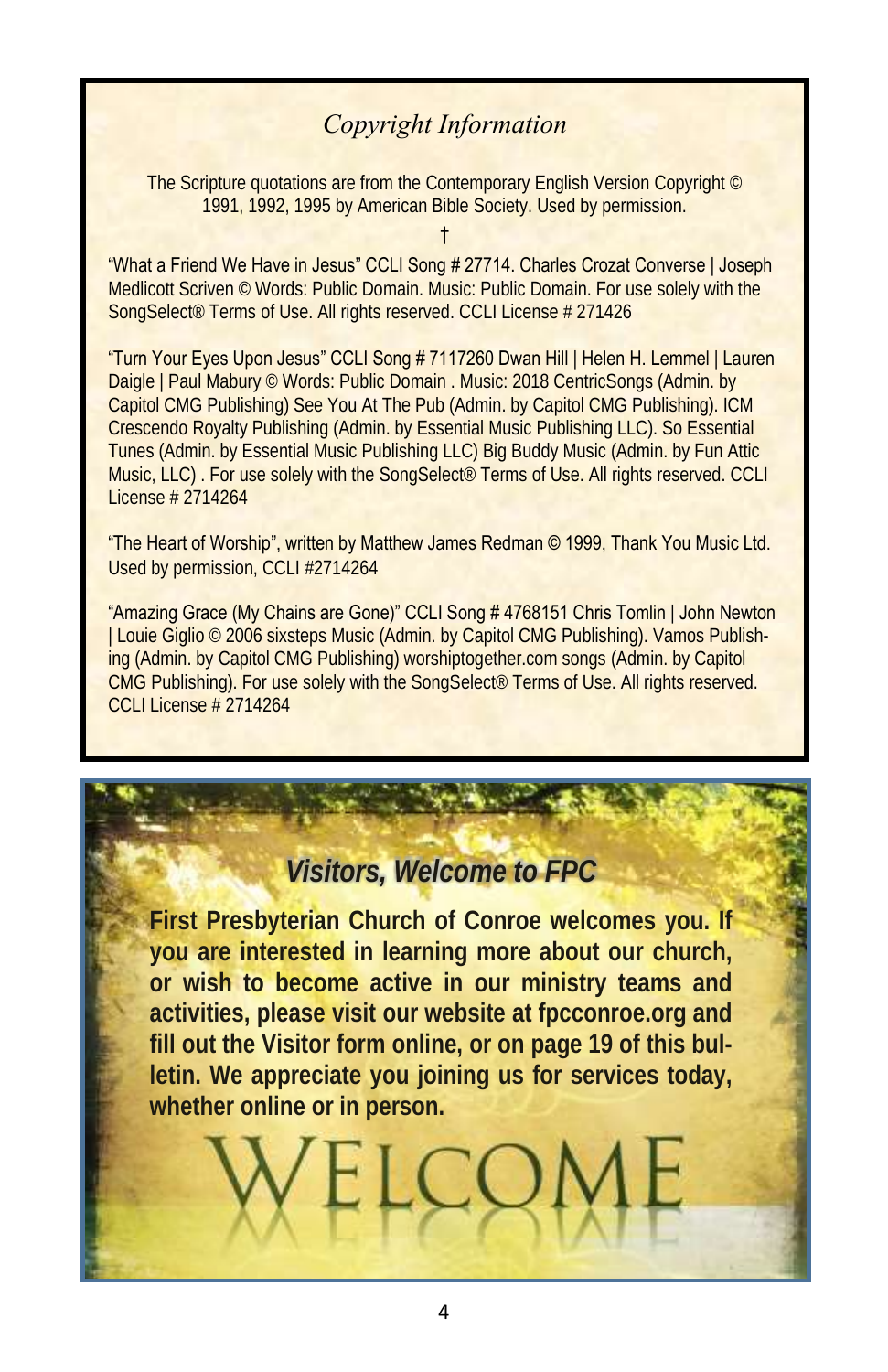# 11:00 A.M. WORSHIP SERVICE

*Preparation*

**Opening Music**

# *Adoration*

**Introit** *Great Are You Lord* 

**Call to Worship** 

**\*Hymn What a Friend We Have In Jesus**

- 1. What a friend we have in Jesus, all our sins and griefs to bear! What a privilege to carry everything to God in prayer! O what peace we often forfeit, O what needless pain we bear, All because we do not carry everything to God in prayer!
- 2. Have we trials and temptations? Is there trouble anywhere? We should never be discouraged: Take it to the Lord in prayer! Can we find a friend so faithful, Who will all our sorrows share? Jesus knows our every weakness; take it to the Lord in prayer!
- 3. Are we weak and heavy laden, cumbered with a load of care? Precious Savior, still our refuge - take it to the Lord in prayer! Do thy friends despise, forsake thee? Take it to the Lord in prayer! In His arms He'll take and shield thee, Thou wilt find a solace there.

# *Confession*

**\*Call to Confession** 

**\*Prayer of Confession**

**Eternal God: in Jesus Christ you entered Jerusalem to die for our sins. We confess we do not hail you as king or go before you in the world with praise. For our faith that fades in trouble, for enthusiasm that fizzles out, for hope we parade but do not pursue, have mercy on us. Forgive us and give us such trust in your power that, in every city, we may tell your loving-kindness.**

**\*Silent Prayer of Confession**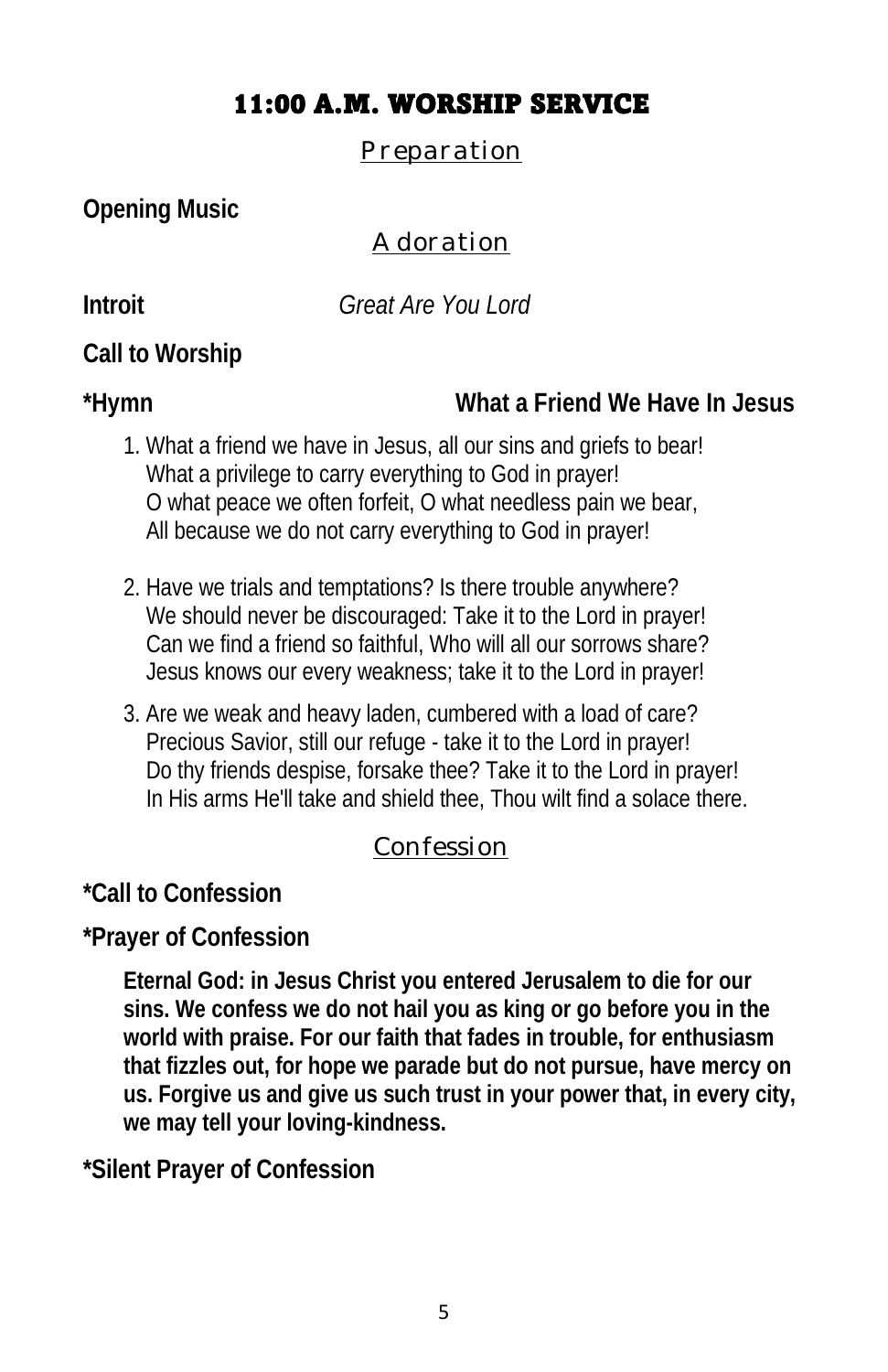**\*Assurance of Pardon** 

Friends, believe the Good News. **In Jesus Christ we are forgiven.**

**\*Gloria Patri**

**Welcome and Announcements**

**Presentation of Tithes and Offerings Offertory** *What A Beautiful Name*  **\*Doxology \*Prayer of Dedication and the Lord's Prayer \*Choral Response** 

**Anthem** *10,000 Reasons* 

### *Proclamation*

**Scripture Reading Community Community Community Community Community Community Community Community Community Community Community Community Community Community Community Community Community Community Community Community Com** 

The Word of the Lord. **Thanks be to God.**

# **Children's Time**

**\*Hymn Turn Your Eyes Upon Jesus**

Chorus

 Turn your eyes upon Jesus Look full in His wonderful face And the things of earth will grow strangely dim In the light of His glory and grace

- 1. O soul are you weary and troubled, no light in the darkness you see There's light for a look at the Savior and life more abundant and free
- 2. Through death into life everlasting He passed and we follow Him there Over us sin no more hath dominion for more than conquerors we are
- 3. His word shall not fail you He promised, believe Him and all will be well Then go to a world that is dying His perfect salvation to tell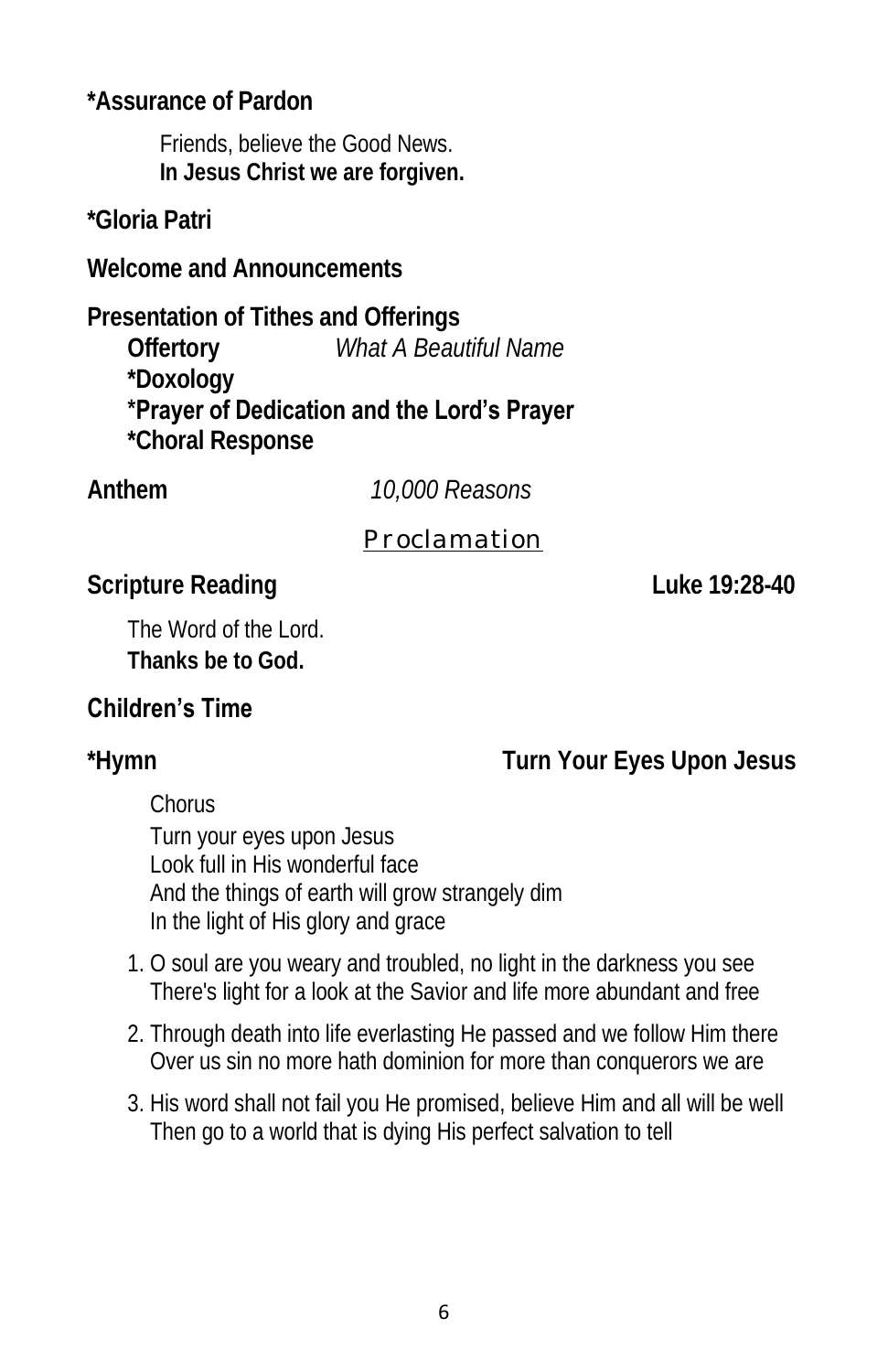**Scripture Reading**  Psalm 118:1, 5-7, 19-29

**Sermon Rev. Dr. David H. Green** 

## **Endless Praise**

*"Blessed is he who comes in the name of the LORD!* 

*We bless you from the house of the LORD.* (Psalm 118:26)

#### *Dedication*

**\*Affirmation of Faith The Heart of Worship**

When the music fades All is stripped away And I simply come Longing just to bring Something that's of worth That will bless your heart I'll bring you more than a song For a song in itself Is not what you have required You search much deeper within Through the way things appear You're looking into my heart

I'm coming back to the heart of worship And it's all about you It's all about you, Jesus I'm sorry, Lord, for the thing I've made it When it's all about you It's all about you, Jesus

King of endless worth No one could express How much you deserve Though I'm weak and poor All I have is yours Every single breath I'll bring you more than a song For a song in itself Is not what you have required You search much deeper within Through the way things appear You're looking into my heart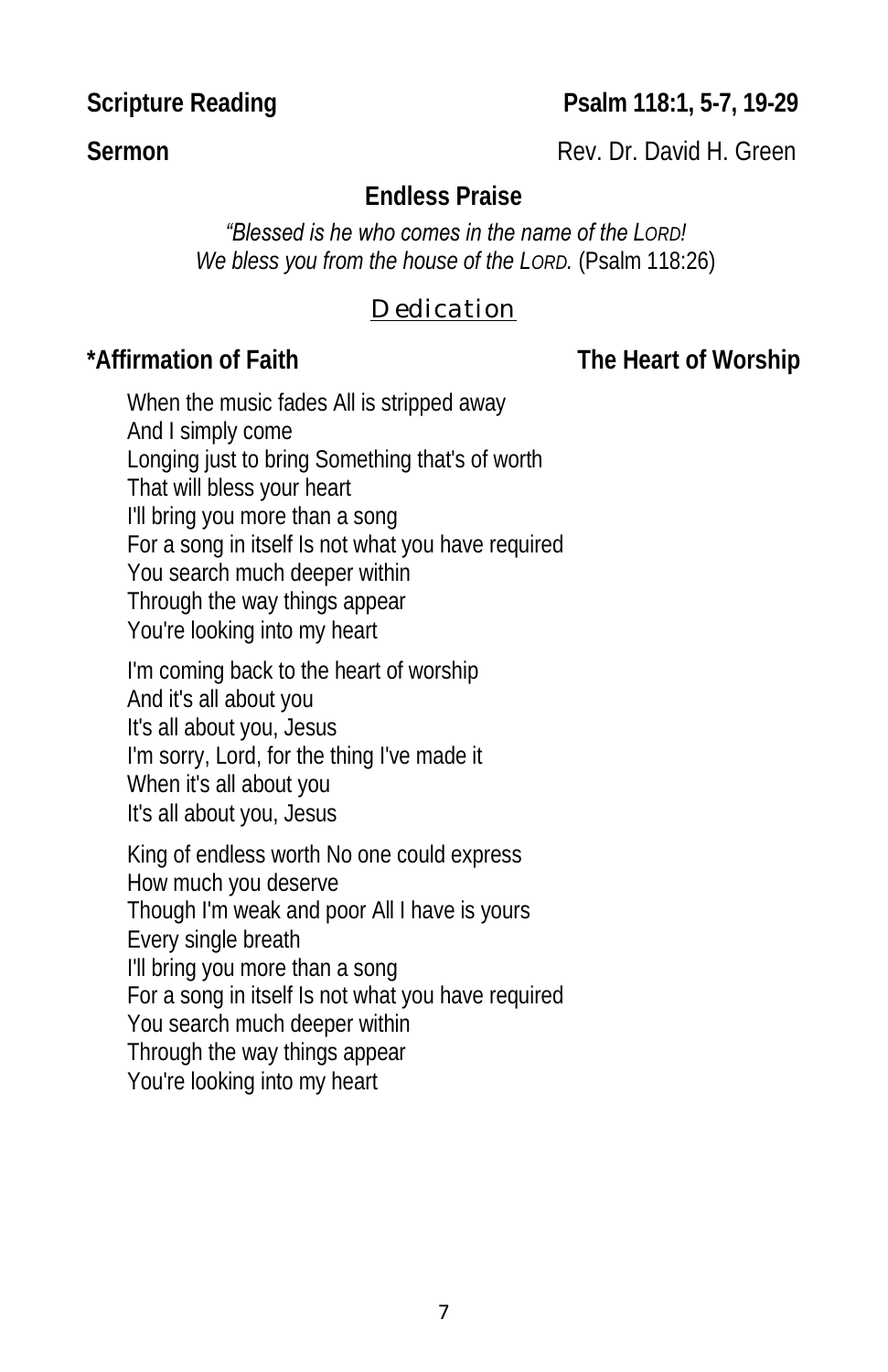And I'm coming back to the heart of worship And it's all about you It's all about you, Jesus I'm sorry, Lord, for the thing I've made it When it's all about you It's all about you, Jesus

I'm coming back to the heart of worship 'Cause it's all about you It's all about you, Jesus I'm sorry, Lord, for the thing I've made it 'Cause it's all about you It's all about You, Jesus

**\*Prayers of the People**

\*Hymn **Amazing Grace (My Chains Are Gone)** 

- 1. Amazing grace how sweet the sound that saved a wretch like me I once was lost but now I'm found was blind but now I see
- 2. 'Twas grace that taught my heart to fear and grace my fears relieved How precious did that grace appear the hour I first believed

Chorus

 My chains are gone I've been set free My God my Savior has ransomed me And like a flood His mercy rains Unending love amazing grace

- 3. The Lord has promised good to me His word my hope secures He will my shield and portion be as long as life endures
- 4. The earth shall soon dissolve like snow, the sun forbear to shine But God who called me here below will be forever mine Will be forever mine You are forever mine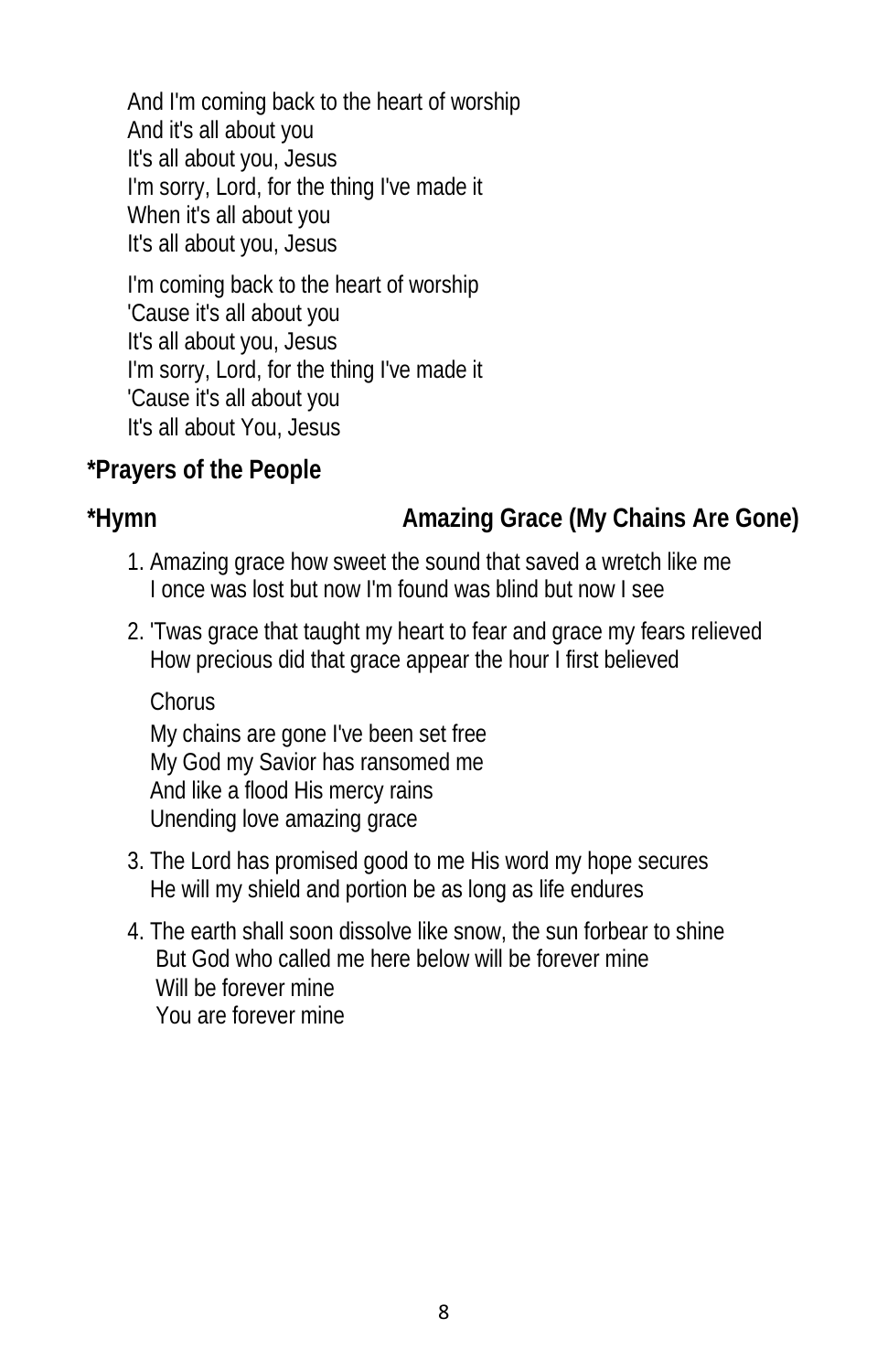**\*Charge and Benediction** 

**\*Closing Response** 

 My chains are gone I've been set free My God my Savior has ransomed me And like a flood His mercy rains Unending love amazing grace

**\*Postlude** *Amazing Grace* 

\*Please stand if able.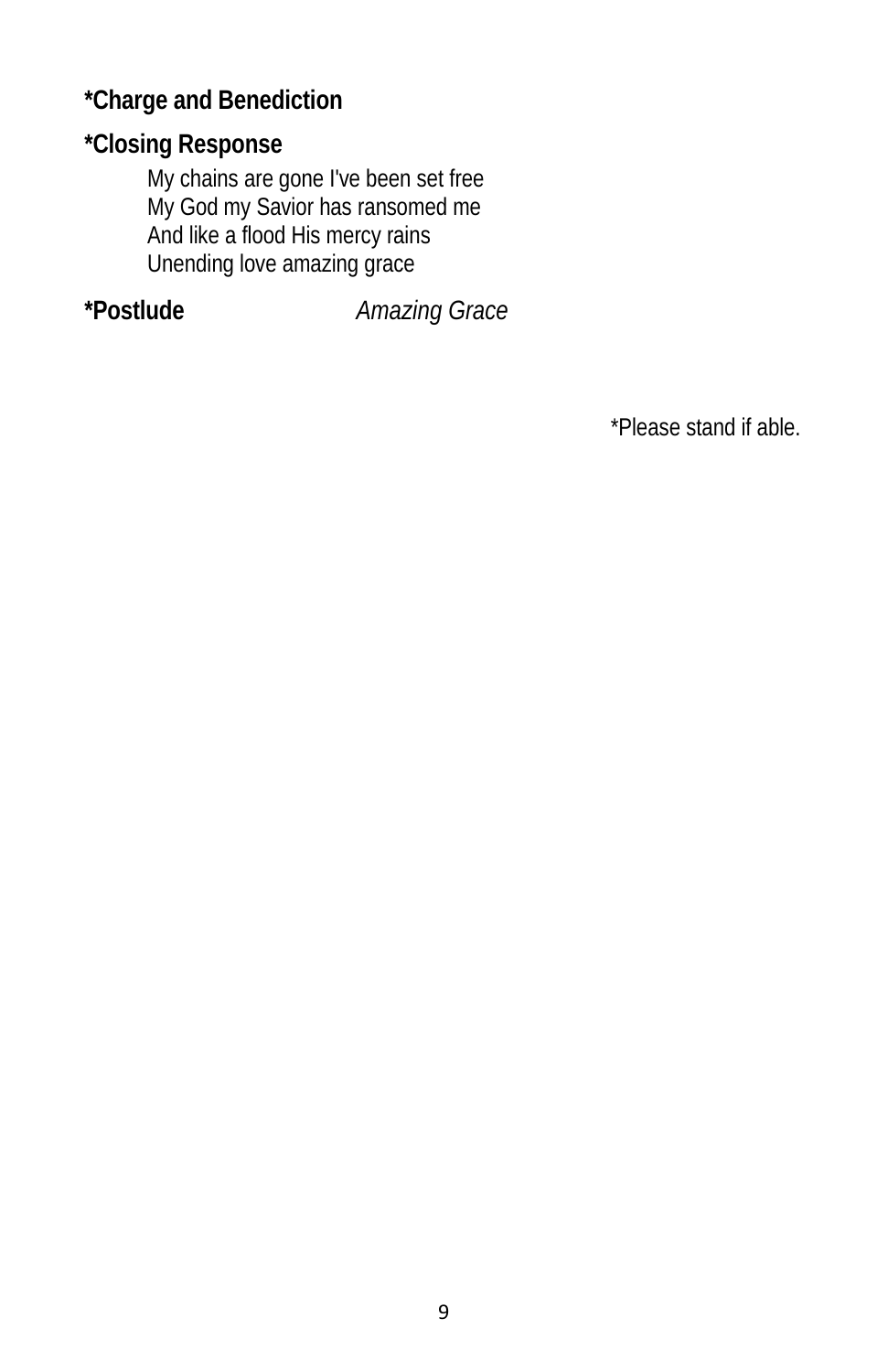**Scripture Reading #1** (*11:00 only*)**: Luke 19:28-40**

<sup>28</sup> And when he had said these things, he went on ahead, going up to Jerusalem. <sup>29</sup> When he drew near to Bethphage and Bethany, at the mount that is called Olivet, he sent two of the disciples, <sup>30</sup> saying, "Go into the village in front of you, where on entering you will find a colt tied, on which no one has ever yet sat. Untie it and bring it here. <sup>31</sup> If anyone asks you, 'Why are you untying it?' you shall say this: 'The Lord has need of it.'"

<sup>32</sup> So those who were sent went away and found it just as he had told them. <sup>33</sup> And as they were untying the colt, its owners said to them, "Why are you untying the colt?" <sup>34</sup> And they said, "The Lord has need of it."

<sup>35</sup> And they brought it to Jesus, and throwing their cloaks on the colt, they set Jesus on it. <sup>36</sup> And as he rode along, they spread their cloaks on the road. <sup>37</sup> As he was drawing near – already on the way down the Mount of Olives – the whole multitude of his disciples began to rejoice and praise God with a loud voice for all the mighty works that they had seen, 38 saying, "Blessed is the King who comes in the name of the Lord! Peace in heaven and glory in the highest!"

<sup>39</sup> And some of the Pharisees in the crowd said to him, "Teacher, rebuke your disciples." <sup>40</sup> He answered, "I tell you, if these were silent, the very stones would cry out."

**Scripture Reading #2** (*8:30 & 11:00*)**: Psalm 118:1, 5-7, 19-29**

<sup>1</sup> Oh give thanks to the LORD, for he is good; for his steadfast love endures forever!

<sup>5</sup> Out of my distress I called on the LORD; the LORD answered me and set me free. <sup>6</sup> The Lord is on my side; I will not fear. What can man do to me? <sup>7</sup> The Lord is on my side as my helper; I shall look in triumph on those who hate me.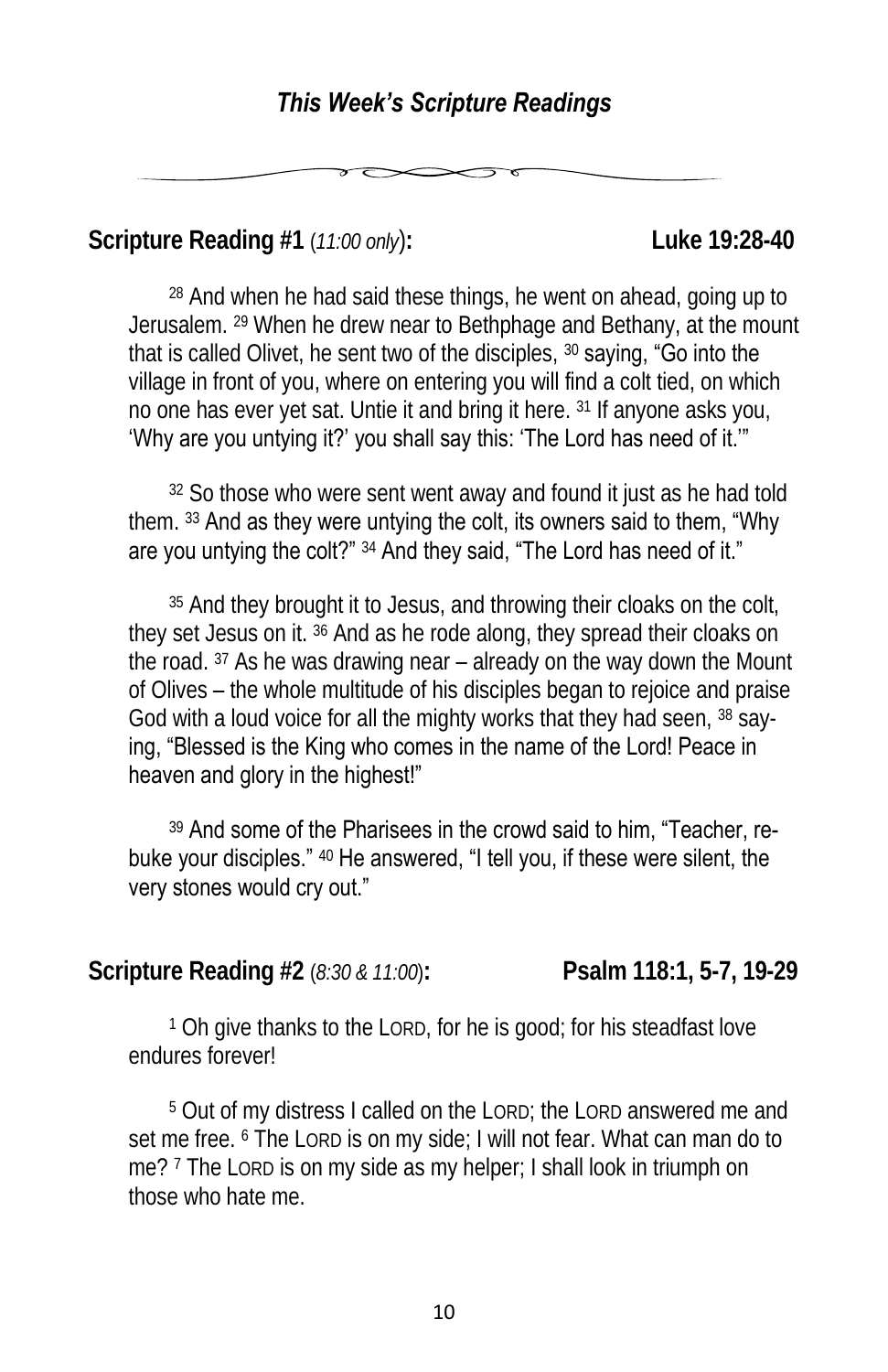<sup>19</sup> Open to me the gates of righteousness, that I may enter through them and give thanks to the LORD. <sup>20</sup> This is the gate of the LORD; the righteous shall enter through it. <sup>21</sup> I thank you that you have answered me and have become my salvation. <sup>22</sup> The stone that the builders rejected has become the cornerstone. <sup>23</sup> This is the LORD's doing; it is marvelous in our eyes. <sup>24</sup> This is the day that the LORD has made; let us rejoice and be glad in it.

<sup>25</sup> Save us, we pray, O LORD! O LORD, we pray, give us success!

<sup>26</sup> Blessed is he who comes in the name of the LORD! We bless you from the house of the LORD. <sup>27</sup> The LORD is God, and he has made his light to shine upon us. Bind the festal sacrifice with cords, up to the horns of the altar!

<sup>28</sup> You are my God, and I will give thanks to you; you are my God; I will extol you. <sup>29</sup> Oh give thanks to the LORD, for he is good; for his steadfast love endures forever!

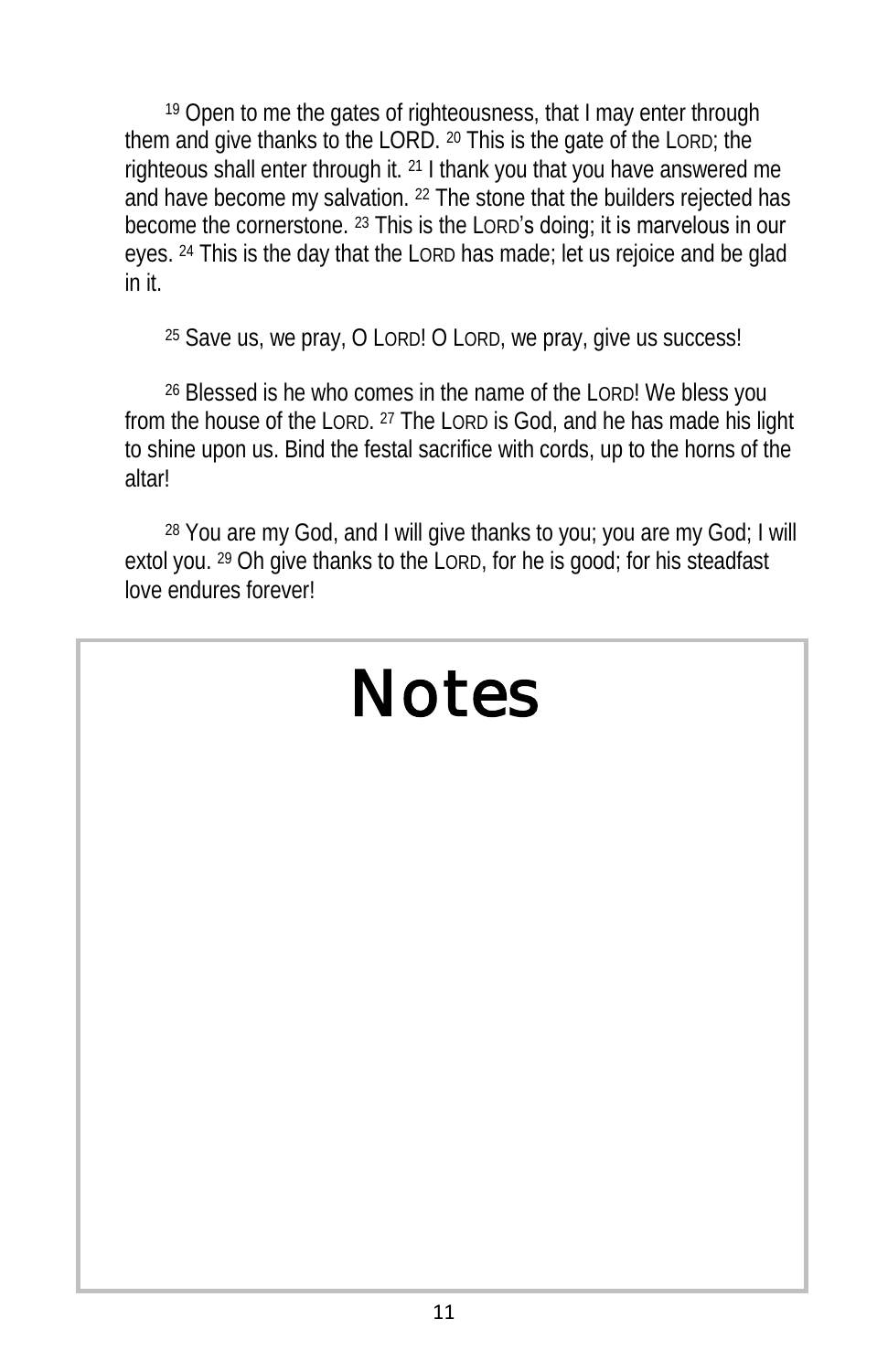

# *Last Week for Easter Lilies*

We will have lilies for the Easter Sunday service this year, along with dedications in honor or memory of our loved ones. Forms for dedications are located on page 18 of this bulletin and they can also be found on the Welcome Desk. If you would like to purchase one or more lilies, please fill out the form, attach your \$15 (per lily) and place it in the offering plate or return it to the church office. Deadline for lily orders is today.

# *Easter Sunday Breakfast*

As Easter Sunday approaches, please keep in mind that there will be breakfast served after the Sunrise service. We hope you will join us.

# *Exploring Our Faith Sunday School Class*

Exploring Our Faith Sunday School Class begins a new book study today, April 10: *Short Stories by Jesus: The Enigmatic Parables of a Controversial Rabbi,*  by Amy-Jill Levine. The author recovers the sense of provocation and challenge [the parables] would have presented to their first-century audiences.

### *Thank You From Ruth Masters*

Dear Friends at FPC: Thank you for all the beautiful cards, phone calls and most of all, thanks for all your special prayers. The last three months have been quite a journey, made easier with all your loving concern.

Thanks and love in Christ Jesus, Ruth O. Masters

# *Opportunity for Service*

We need several volunteers that are willing to check inventory of the church coffee and related supplies, and then submit a list of items to be reordered to the church office on a weekly basis. This is not a time consuming project. It can be done in about 15 minutes on Sunday morning. A schedule will be made based on volunteer availability. If you are interested in helping or have questions, please contact Audrey Christie-Fellowship at (562) 334-6189 or [scottishdawn@hotmail.com.](mailto:scottishdawn@hotmail.com)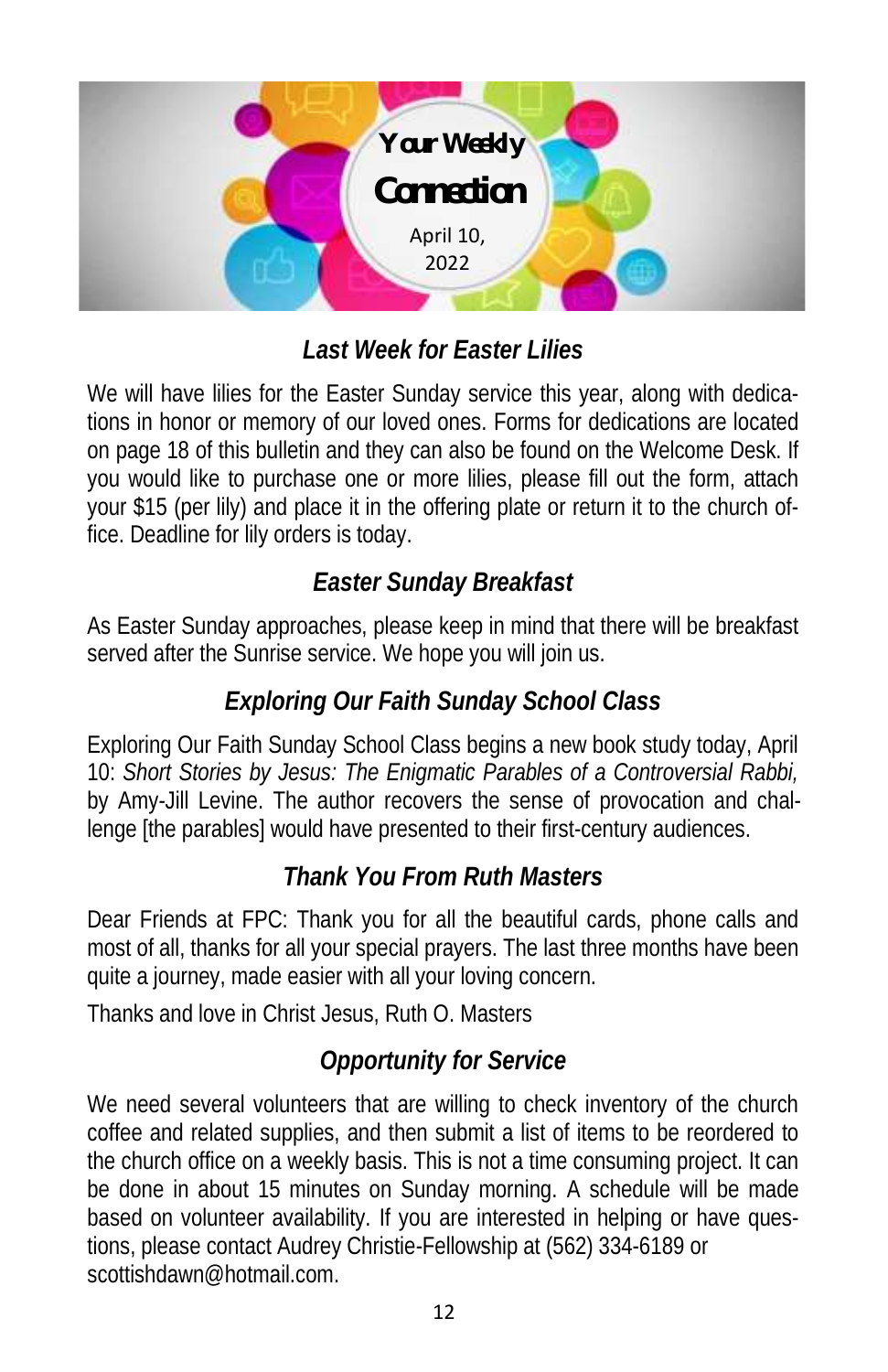# *Youth Auction and BBQ*

Mark your calendars! This year's Annual Youth Auction and BBQ Dinner is just around the corner. On April 24th, from 5:00-7:00 p.m., join us for fun, food and friendship in the Family Life Center. Our Youth Praise Band will be providing live music. BBQ dinner includes pulled pork, beans, cole slaw and dessert. Togo orders can be placed with the church office until April 21st and picked up starting at 4:00 p.m. on April 24th. See you then!

## *Volunteer Sound Techs Needed*

Sunday morning help needed. If you would like an opportunity to be more hands on during the worship service, we have just the place for you. After many years of service, Mary and Donna would like to find their replacements for the sound booth. Even if you can only spare one Sunday a month, it would be a great help. No experience is necessary. Contact Dena Sowden for details at (979) 255-2096.

# *Worship Committee Openings*

The Worship Committee has openings for new members. We also welcome any voluntary help with our projects and responsibilities. Any amount of time you could offer would be appreciated and instruction will be provided. Some of our activities are: Ushering, preparing communion, and candle and banner upkeep. Please contact Janet or Chuck Pohla, or the church office, to volunteer.

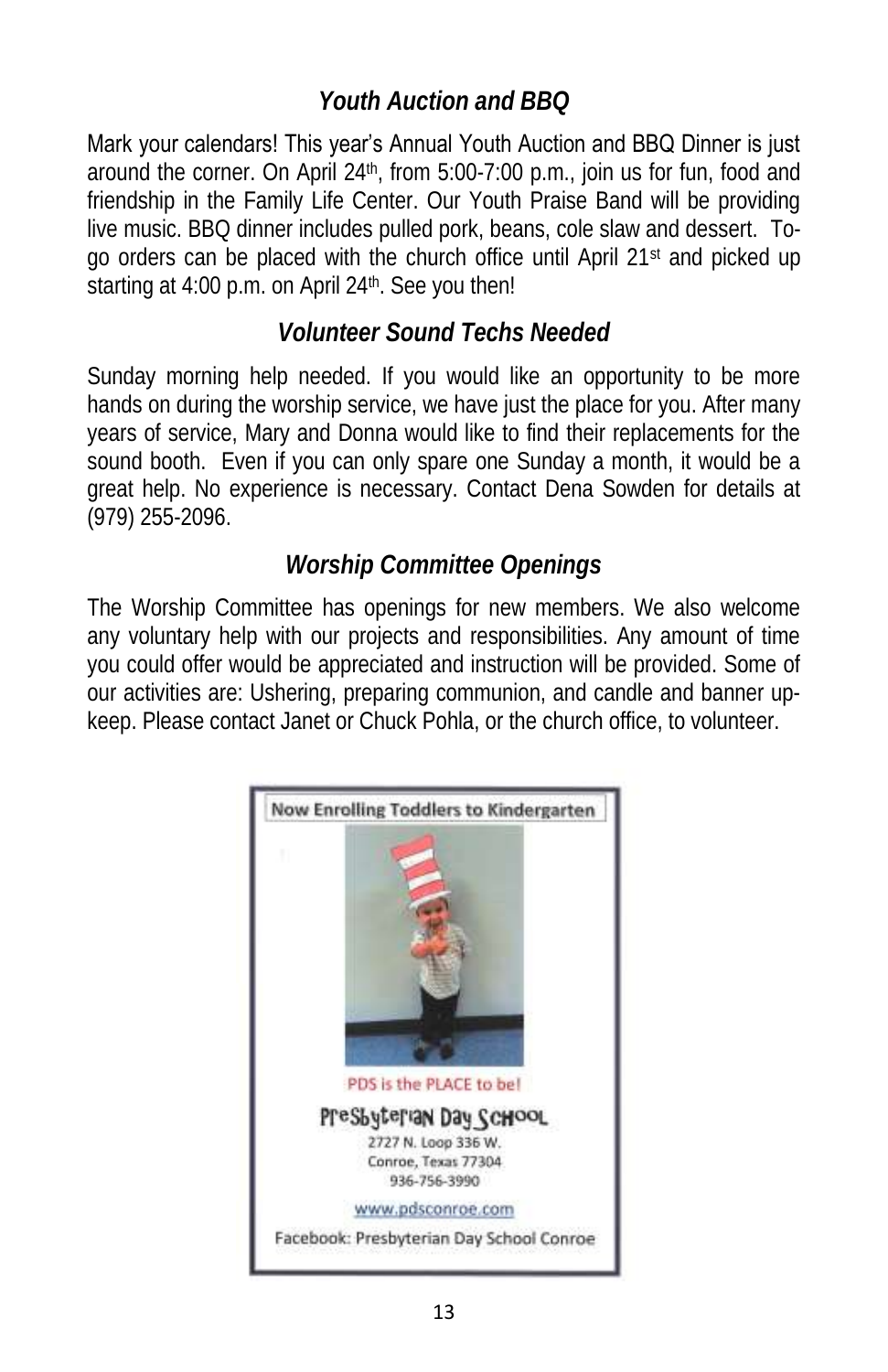# **Prayer List**

**Members**: Gary Weinburger, Kellye Heasley, Jean Ball, Margaret Hill, Bill Harshbarger, Roy Kessler, Mary Hudson, George Shackelford, Kim Phillip, Flem Keathley, Carolyn Hebert, Paul Ivison, Lorraine Bosse, Don Myers, Margaret Carson, Fay Harrison, Clyde Cruikshank, Virginia Tamborello, Ben Hughes, Polly Miller, Jeanne Leverette, Virginia Olivier, Tom Braaten

**Members' Relatives & Friends**: Randy S. (Spencer), Barbara B. (Das), James M., Patty M., Enrique E. (Moore), Alfred H. (Harshbarger), Amy S., Jack W. (Cannon), William W. (Weinburger), Freddy G. (Taylor), Lynda H. and Amy D. (Ebanks), Sherry B. (Harrison), Jeffrey H. & Leah H. (Heasley), Deborah R. (Rose), Katie B. (Pohla), Wendy S. (Adamson), Harry S., Jr. (Havens), Tim J. (Staff), Krissy P. & family (Kasmiersky), Judy N. (Dukes), Sherry M. (Garrison), Mike S., Diane B., Pat S.'s family, Lindsey W., Ruby G., Beverly F. (S. Walker), Lee H. (Helms), Caleb & Michaela W. (Henderson), Lena & her children (Webb), Gerald H. (Roberts), Tamara B. (Harrison), Leslie M. family and Martha K. (Juhl), Tucker H. (Hudson), Nikkia (Wilmberly), Virginia R. (Smith), Dana K. (Shorts)

# **Good Things to Know**

*Attendance*

Sunday, April 3rd 8:30 a.m. Prayer and Communion - 18 11:00 a.m. Worship Service - 126 Online Worship Attendance - 35 **Total Attendance - 179**

### *Today's Worship Leader*

Mark Sowden

# *Today's Flower*

Today's flowers are given to the glory of God by Chris Kattner, in memory of his mother, Judy Rosenauer.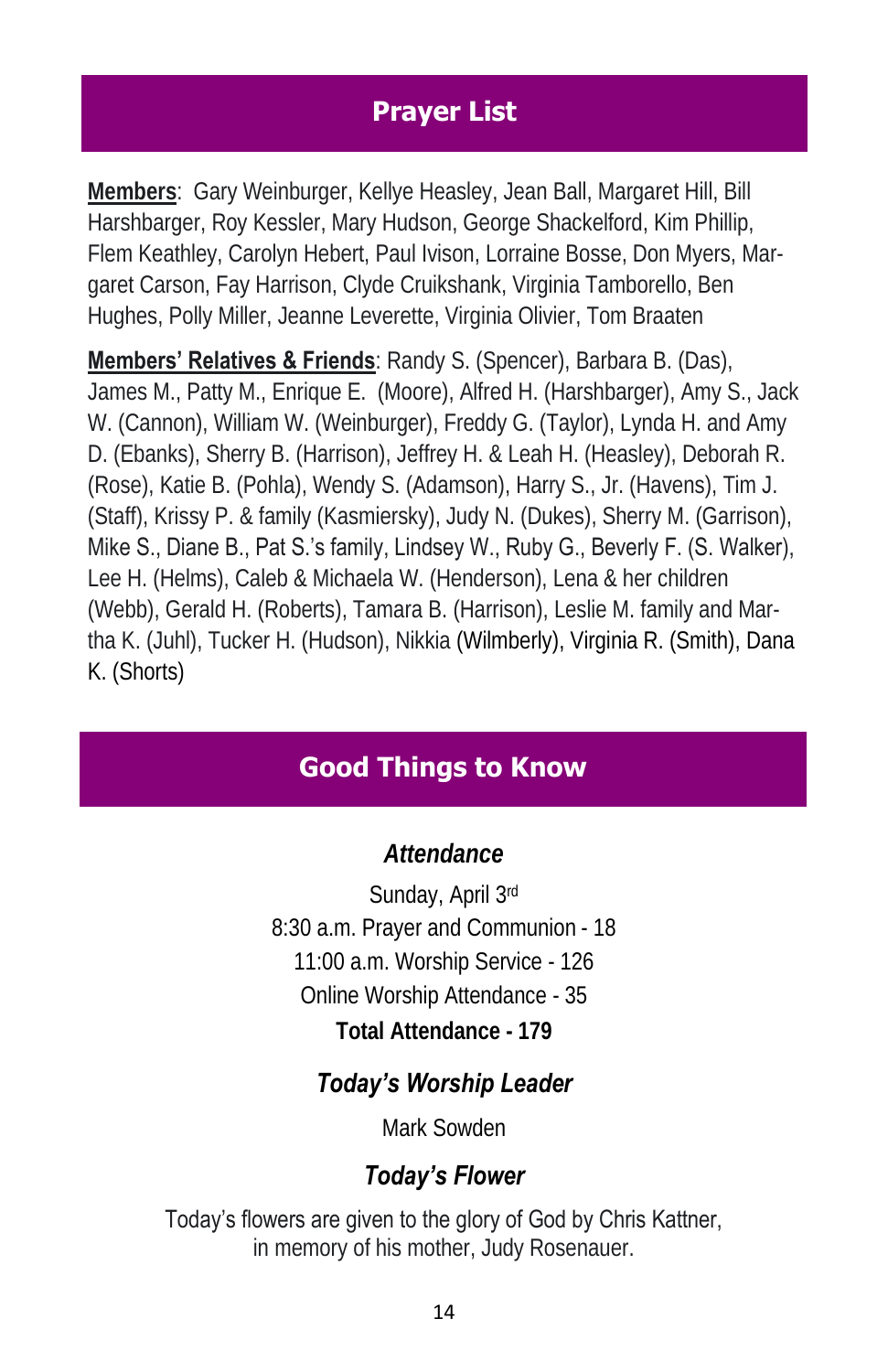## **Ministry Leaders**

| Administration     | Jay Swoboda (2022, Chair)                                                                        |
|--------------------|--------------------------------------------------------------------------------------------------|
| Building & Grounds | Stephan Tibbetts (2022, Chair)<br>David Perciful (2022)                                          |
| Care-Prayer        | Bob Shepherd (2023, Chair)                                                                       |
| Discipleship       | Mark Sowden (2024, Chair)<br>Jeselyn Graham (2024)<br>Alex Williams (2024)                       |
| Fellowship         | Audrey Christie (2024, Chair)                                                                    |
| Membership         | Donna Stewart (2022, Chair)<br>Anna McNamara (2022)<br>Abby Stewart (2022)<br>Dena Sowden (2023) |
| <b>Missions</b>    | Bobby Ezell (2024, Chair)                                                                        |
| PDS                | Sharon Walker (2022, Chair)                                                                      |
| Worship            | Chuck and Janet Pohla (2023, Chairs)                                                             |

#### **Staff and Church Information**

**Staff**

Rev. Dr. David H. Green, Senior Pastor Dena Sowden, Director of Christian Education Sharon VanSchuyver, Director of Finance and Communications Stephanie Cooke, Interim Music Director Shirley Dukes, Parish Nurse Yvonne Rose, Office Manager

**First Presbyterian Church** 2727 N. Loop 336 W., Conroe, TX 77304 Church Office (936) 756-8884 Fax (936) 756-8842 Website: [www.fpcConroe.org](http://www.fpcconroe.org/)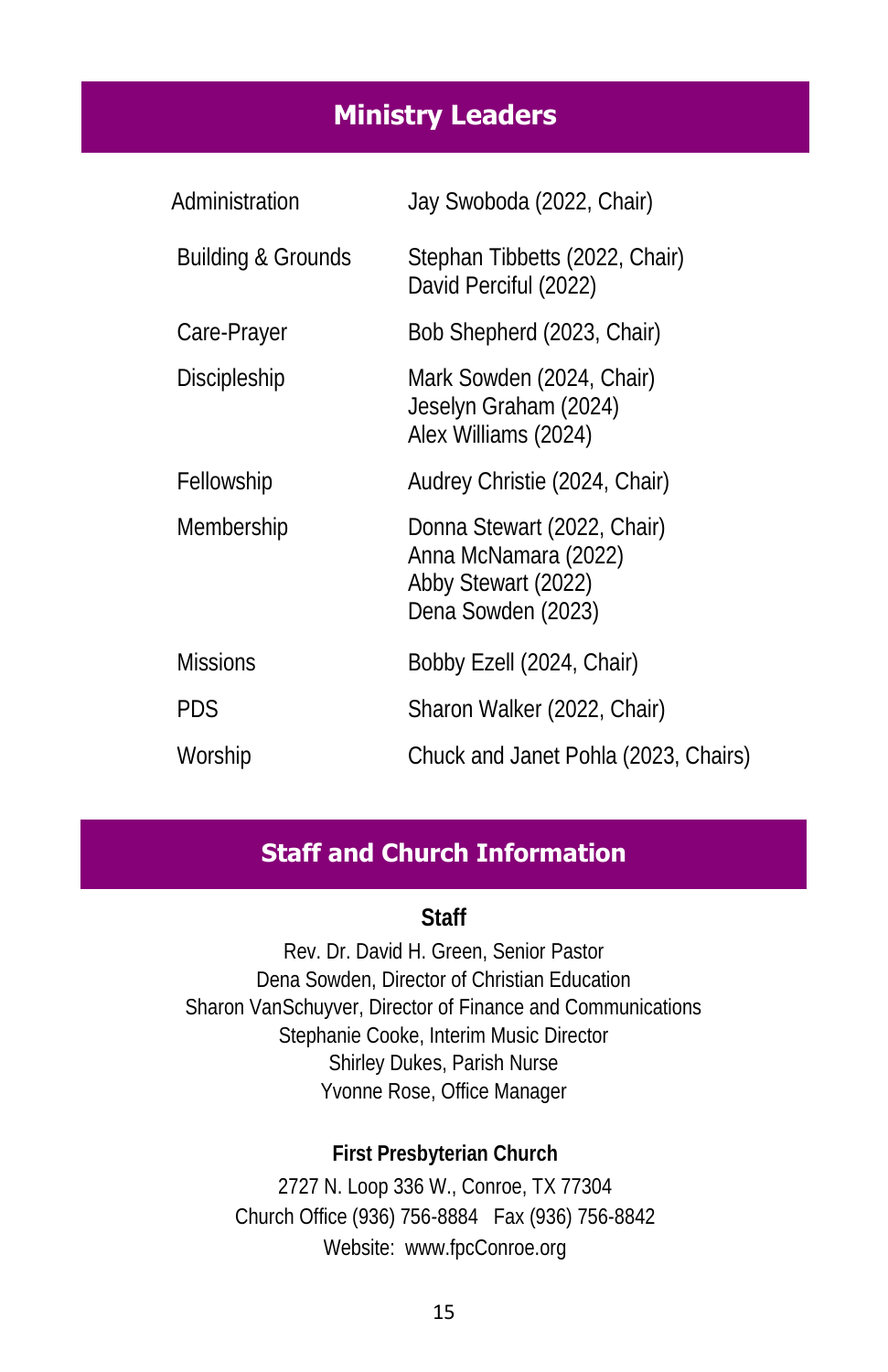|                         | <b>Calendar of Weekly Events</b>                                                                                                                                                                                                                                                                                                                                                                                                                                                                                                                                                                                                                                                                                                                                                                                                                                                                                                                                                              |
|-------------------------|-----------------------------------------------------------------------------------------------------------------------------------------------------------------------------------------------------------------------------------------------------------------------------------------------------------------------------------------------------------------------------------------------------------------------------------------------------------------------------------------------------------------------------------------------------------------------------------------------------------------------------------------------------------------------------------------------------------------------------------------------------------------------------------------------------------------------------------------------------------------------------------------------------------------------------------------------------------------------------------------------|
| Palm Sunday<br>April 10 | 8:30 a.m. Communion and Prayer (Sanctuary)<br>9:00 a.m. Fellowship (Bistro)<br>9:30 a.m. Bereans Sunday School Class with Bob Shepherd<br>(Rm. 105): Paul's letter to the Colossians.<br>9:30 a.m. Fellowship class with Cara Wood (Rm. 205 or Zoom<br>Meeting ID: 267 960 141, Password: 337014) Warriors of the Word,<br>by Aaron and Emily House.<br>9:30 a.m. Young & U Sunday School Class (young adults and<br>university age students) (Library and Zoom https://<br>us02web.zoom.us/j/86497519299?<br>pwd=cktiTmZ5SEM1SWZpNWRLUWhwS1lxQT09<br>Meeting ID: 864 9751 9299 Passcode: 77304)<br>9:30 a.m. Exploring Our Faith (Rm. 206) Short Stories by Jesus:<br>The Enigmatic Parables of a Controversial Rabbi, by Amy-Jill<br>Levine.<br>9:30 a.m. Wanderers (Parlor) The Answer to Bad Religious Is Not<br>No Religion, by Martin Thielen.<br>10:30 a.m. Fellowship (Narthex)<br>11:00 a.m. Worship Service (Facebook Live www.facebook.com/<br>fpcConroe or YouTube.com/fpcConroe) |
| Monday<br>April 11      | 1:30 p.m. Monday Afternoon Bible Study<br>(Youth Commons Area)                                                                                                                                                                                                                                                                                                                                                                                                                                                                                                                                                                                                                                                                                                                                                                                                                                                                                                                                |
| Tuesday<br>April 12     | 7:30 a.m. Tuesday Morning Bible Study (Zoom Meeting ID: 844<br>897 863, Password: 77304)                                                                                                                                                                                                                                                                                                                                                                                                                                                                                                                                                                                                                                                                                                                                                                                                                                                                                                      |
| Wednesday<br>April 13   | 9:30 a.m. - 2:00 p.m. Mission Sewing (Rm. 105)<br>5:45 p.m. Handbells Practice (Sanctuary)<br>5:45 p.m. The Spark (Gym)<br>6:00 p.m. Small Group Study (Rm. 206)<br>6:00 Wednesday Night Bible Study (Rm. 205 or Zoom Meeting<br>ID: 879 2931 2569, Passcode 77304)<br>7:00-8:00 p.m. Chancel Choir Practice (Sanctuary)                                                                                                                                                                                                                                                                                                                                                                                                                                                                                                                                                                                                                                                                      |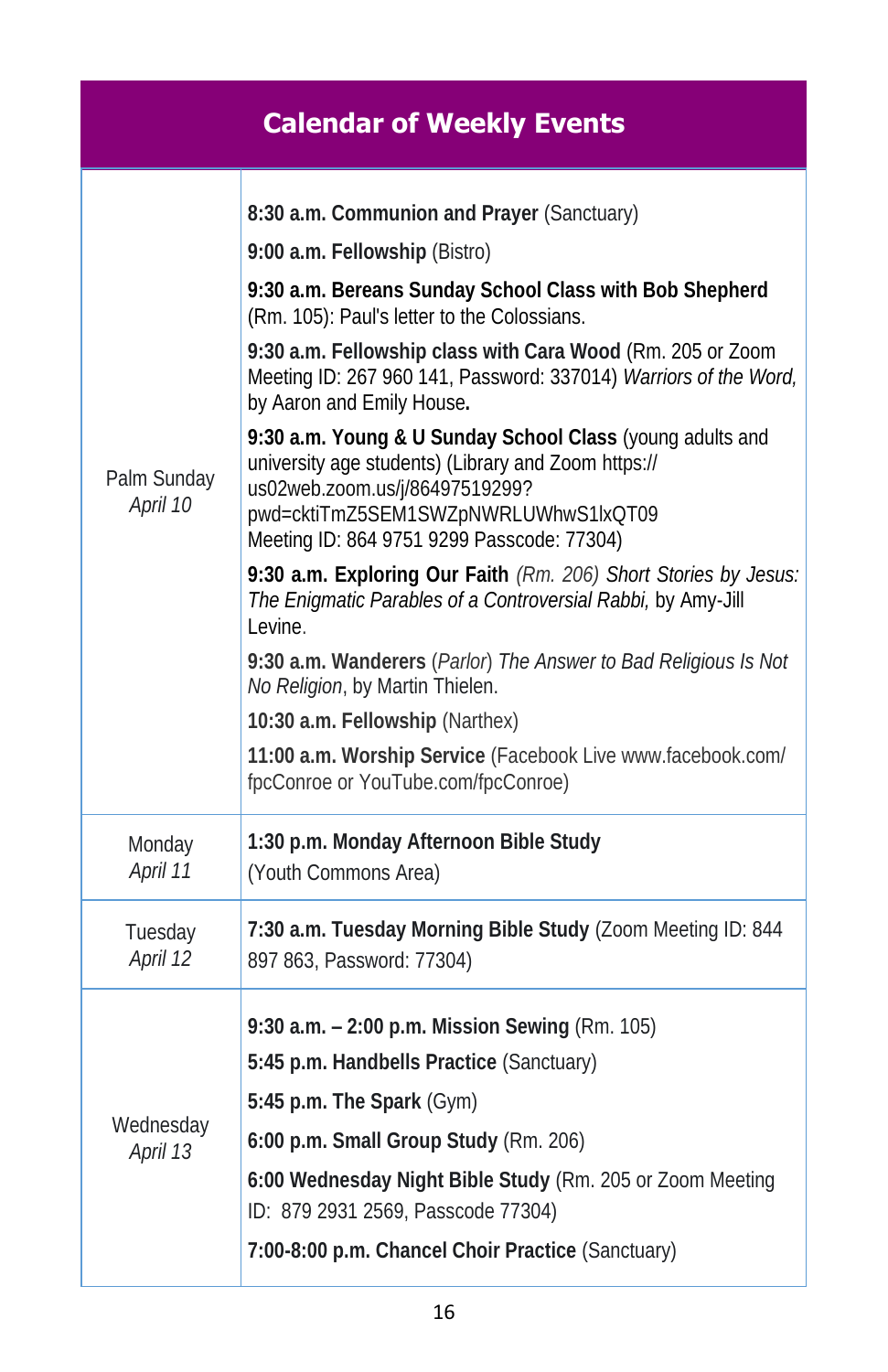| Thursday<br>April 14      | Maundy Thursday Worship Service (Sanctuary)                                                                                                                                                                                                                                                                                                                                                                                                                                                                                                                                                                                                                                                                                                                                                                                                                                                                                                             |
|---------------------------|---------------------------------------------------------------------------------------------------------------------------------------------------------------------------------------------------------------------------------------------------------------------------------------------------------------------------------------------------------------------------------------------------------------------------------------------------------------------------------------------------------------------------------------------------------------------------------------------------------------------------------------------------------------------------------------------------------------------------------------------------------------------------------------------------------------------------------------------------------------------------------------------------------------------------------------------------------|
| Easter Sunday<br>April 17 | 8:30 a.m. Communion and Prayer (Sanctuary)<br>9:00 a.m. Fellowship (Bistro)<br>9:30 a.m. Bereans Sunday School Class with Bob Shepherd<br>(Rm. 105): Paul's letter to the Colossians.<br>9:30 a.m. Fellowship class with Cara Wood (Rm. 205 or Zoom<br>Meeting ID: 267 960 141, Password: 337014) Warriors of the<br>Word, by Aaron and Emily House.<br>9:30 a.m. Young & U Sunday School Class (young adults and<br>university age students) (Library and Zoom https://<br>us02web.zoom.us/j/86497519299?<br>pwd=cktiTmZ5SEM1SWZpNWRLUWhwS1lxQT09 Meeting ID: 864<br>9751 9299 Passcode: 77304))<br>9:30 a.m. Exploring Our Faith (Rm. 206) Studying Stuff<br>That Needs to be Said, by John Pavlovitz.<br>9:30 a.m. Wanderers (Parlor) The Answer to Bad Religious Is Not<br>No Religion, by Martin Thielen.<br>10:30 a.m. Fellowship (Narthex)<br>11:00 a.m. Worship Service (Facebook Live www.facebook.com/<br>fpcConroe or YouTube.com/fpcConroe) |
|                           |                                                                                                                                                                                                                                                                                                                                                                                                                                                                                                                                                                                                                                                                                                                                                                                                                                                                                                                                                         |

# **Save the Date**

| April 11-14 | <b>PDS Book Fair</b>    |
|-------------|-------------------------|
| April 14    | Maundy Thursday Service |
| April 15    | Good Friday             |
| April 17    | Easter Sunday           |
| April 24    | <b>Youth Auction</b>    |
| May 5       | National Day of Prayer  |
| May 8       | Mother's Day Brunch     |
| May 22-29   | Family Promise          |
| May 30      | Memorial Day            |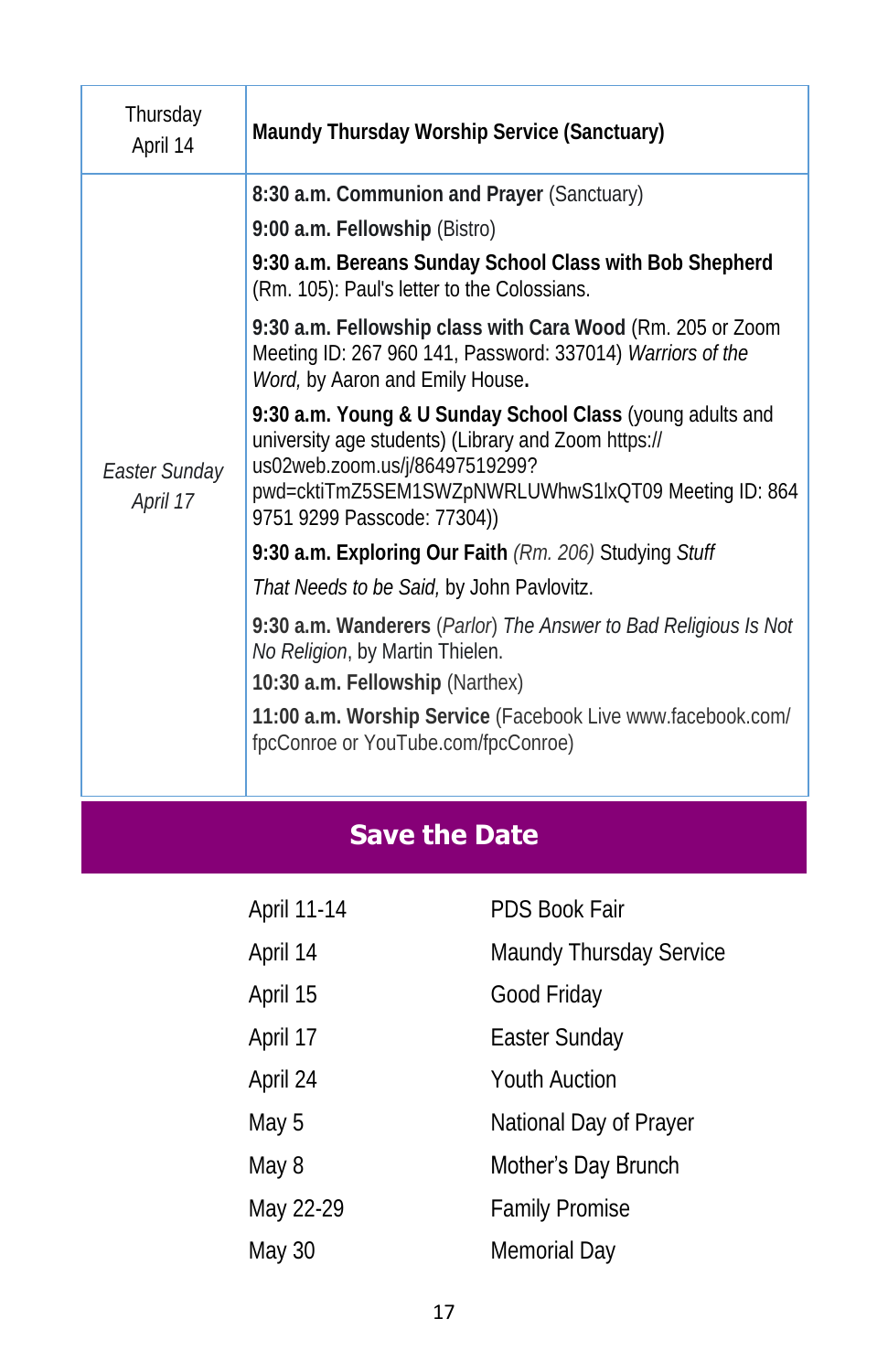

filled with stories and images that  $\mathcal{F}/\mathcal{E}$  IS RISEN! these elegant white flowers. One of the most famous Biblical references speak of the beauty and majesty of is in the Sermon on the Mount,

Solomon in all his glory was not arrayed like one of these." ies of the field, how they grow: they toil not, neither do they spin and yet

Often called the "White-Robed Apostles of Hope," lilies are said to have been found growing in the Garden of Gethsemane after Christ's agony. At Easter time, churches bank their communion tables and surround their **Jesus Christ and hope of life everlasting.** crosses with masses of Easter Lilies, to commemorate the resurrection of

To help bring the beauty of the lily to our church this Easter, church members may purchase a lily in memory or in honor of a loved one, a special occasion or relevant event. Simply complete the information below and enclose a check or cash in the amount of \$15 for each lily. Place your form and payment in the collection plate or return to the church office. *All orders should be in by Sunday, April 10th.*

#### **Please print clearly.**

| Name        |                                  |  |
|-------------|----------------------------------|--|
|             | Number of lilies Amount enclosed |  |
| Designation |                                  |  |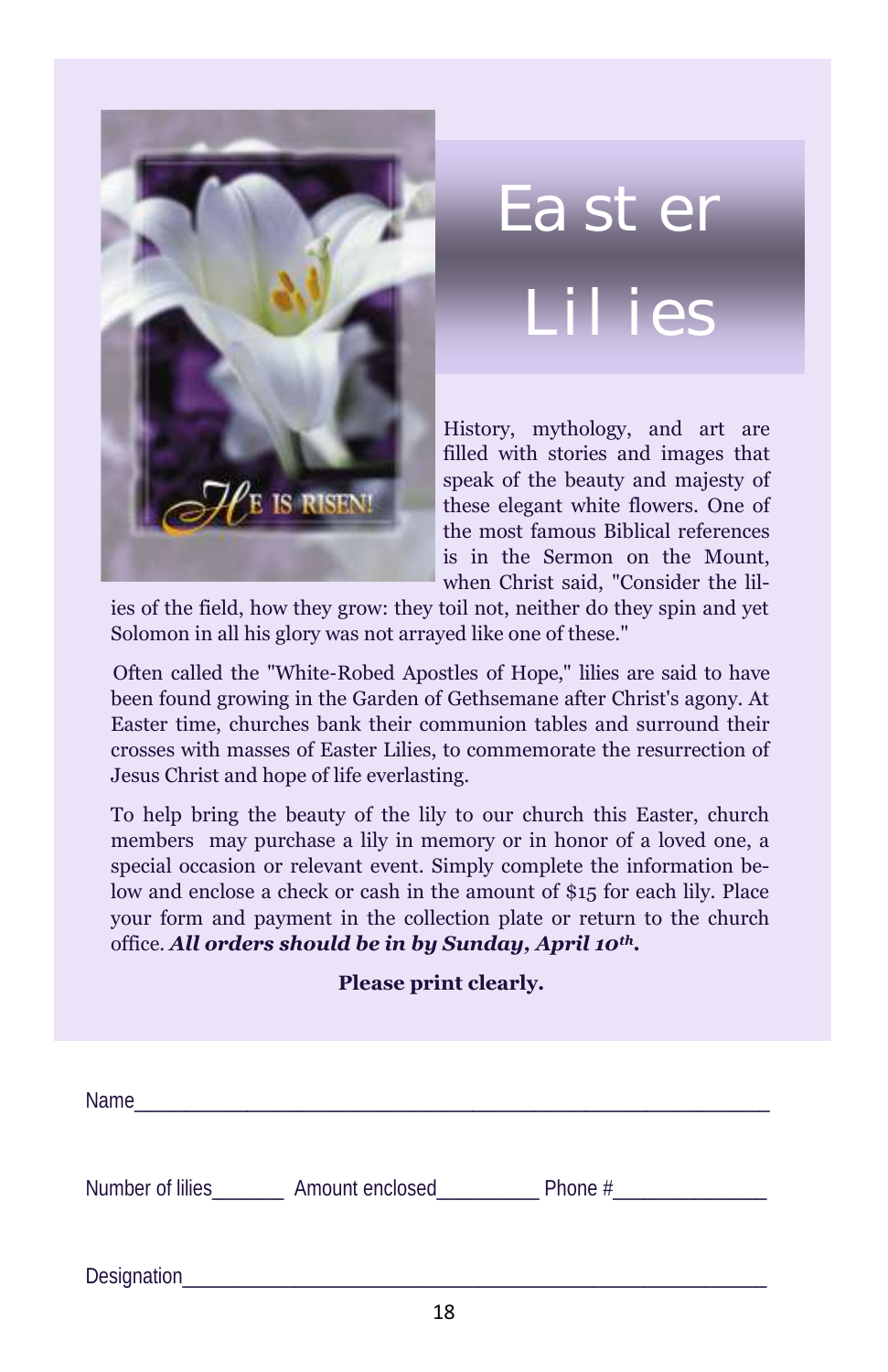# **Visitor Form**

#### *Thank you for coming! We would love to get to know you.*

Please complete this form and drop it in the offertory box at the back of the church. Or, if you would prefer to complete this form online, please visit our website at www.FPCConroe.org.

|  | <b>Member Information</b> |
|--|---------------------------|
|  |                           |

|               | Address: <u>Address:</u> Address: Address: Address: Address: Address: Address: Address: Address: Address: Address: Address: Address: Address: Address: Address: Address: Address: Address: Address: Address: Address: Address: Addr |  |
|---------------|-------------------------------------------------------------------------------------------------------------------------------------------------------------------------------------------------------------------------------------|--|
|               |                                                                                                                                                                                                                                     |  |
|               |                                                                                                                                                                                                                                     |  |
|               |                                                                                                                                                                                                                                     |  |
|               | <b>Spouse's Information</b>                                                                                                                                                                                                         |  |
|               |                                                                                                                                                                                                                                     |  |
|               | Preferred Name:                                                                                                                                                                                                                     |  |
|               |                                                                                                                                                                                                                                     |  |
| Email: Email: |                                                                                                                                                                                                                                     |  |
|               |                                                                                                                                                                                                                                     |  |
|               |                                                                                                                                                                                                                                     |  |
|               | <b>Children's Information</b>                                                                                                                                                                                                       |  |
|               | Children's Names (Please indicate last name if different):                                                                                                                                                                          |  |
|               | Birth date:                                                                                                                                                                                                                         |  |
|               | Birth date:                                                                                                                                                                                                                         |  |
|               | Birth date:                                                                                                                                                                                                                         |  |
| Full Name:    | Birth date:<br>$\mathcal{L}^{\text{max}}_{\text{max}}$ and $\mathcal{L}^{\text{max}}_{\text{max}}$ and $\mathcal{L}^{\text{max}}_{\text{max}}$ and $\mathcal{L}^{\text{max}}_{\text{max}}$<br><b>Service Service</b>                |  |